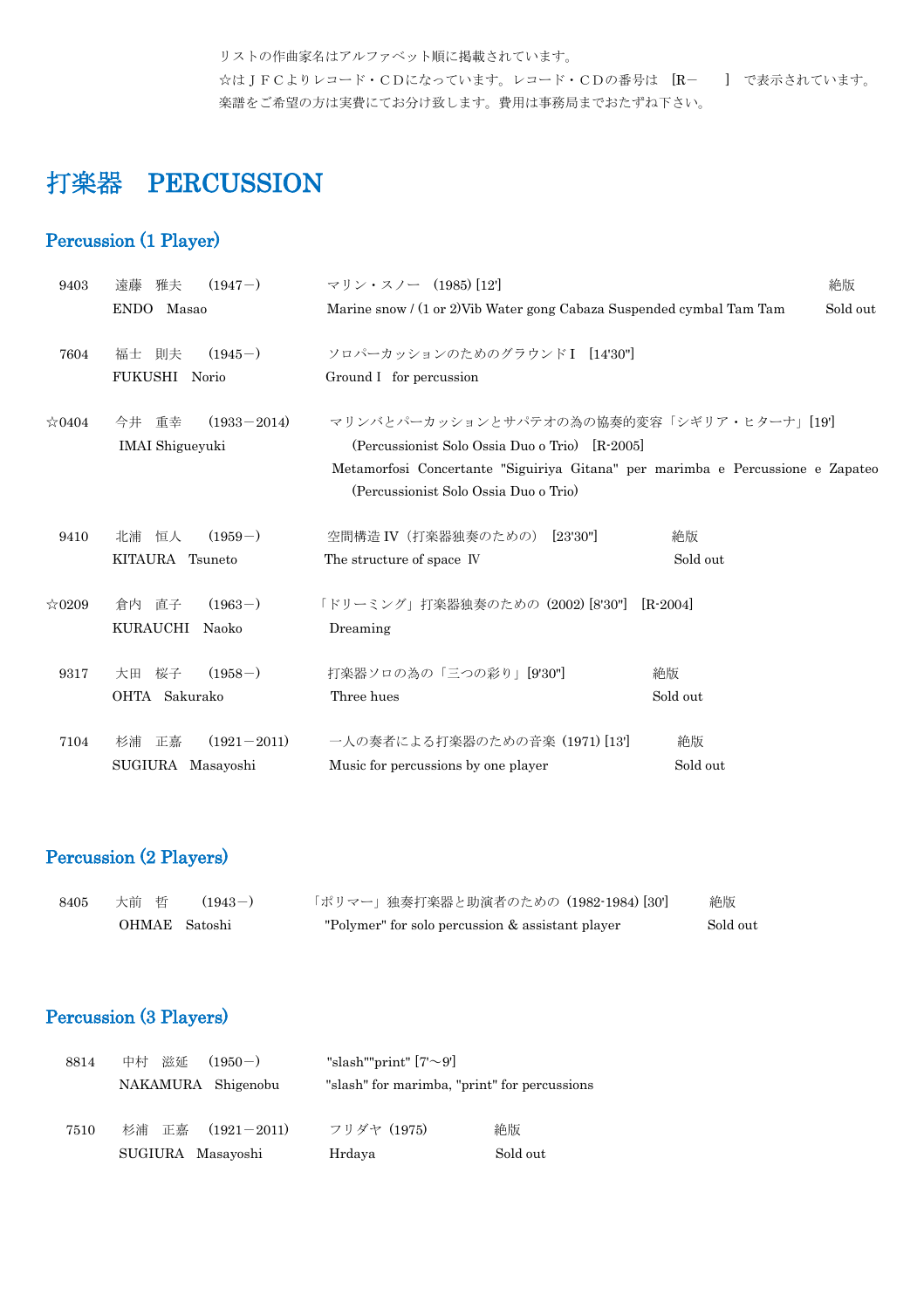# Percussion (4 Players)

| 0506           | 牧子<br>$(1956-)$<br>木下      | [10]<br>ふるえる月                                                     | 絶版       |
|----------------|----------------------------|-------------------------------------------------------------------|----------|
|                | <b>KINOSHITA</b><br>Makiko | The trembling moon                                                | Sold out |
|                |                            | / 3 Vib (with Glockenspiel Tree chime Chromatic gong Tam-tam) Mba |          |
| $\approx 8103$ | $(1928-)$<br>小橋 稔          | [13'30"]<br>(1980)<br>$[R-8201]$<br>レクイエム                         |          |
|                | KOBASHI<br>Minoru          | Requiem                                                           |          |
| $\approx 0711$ | (1963)<br>倉内<br>直子         | 再生-4人の打楽器奏者のための [10'] [R-2008]                                    |          |
|                | KURAUCHI<br><b>Naoko</b>   | Resurrection                                                      |          |
| 1808           | 直子<br>(1963)<br>倉内         | 解放-4人の打楽器奏者のための (2014)<br>6'20"                                   |          |
|                | KURAUCHI<br><b>Naoko</b>   | Liberation                                                        |          |

# Percussion (5 Players)

| ☆8110 | 吉崎 清富              | $(1940 - )$ | 無秩序の宮の時 (1981) [12'~13'] [R-8202]                   | 絶版       |
|-------|--------------------|-------------|-----------------------------------------------------|----------|
|       | YOSHIZAKI Kiyotomi |             | In time of the disorderly palace for percussionists | Sold out |

# Percussion (6 Players)

| 7804 | 岡坂の慶紀<br>$(1940 - 2017)$ | 打楽器アンサンブルのための「トランジション」(1977)[14'〜20'] | 絶版       |
|------|--------------------------|---------------------------------------|----------|
|      | OKASAKA Keiki            | Transition                            | Sold out |

# Percussion (7 Players)

| 7915 | 小橋 稔<br>$(1928-)$        | かむなび (1978)                          |          |
|------|--------------------------|--------------------------------------|----------|
|      | KOBASHI<br>Minoru        | Kannabi                              |          |
|      |                          |                                      |          |
| 7902 | 通温<br>松永<br>$(1927-)$    | 「サウンド・ファースト」7人の打楽器奏者のための (1977) [17] | 絶版       |
|      | MATSUNAGA Michiharu      | Sound first                          | Sold out |
|      |                          |                                      |          |
| 9114 | 高原 宏文<br>$(1934 - 2018)$ | インターフェース (1986) [15'40"]             |          |
|      | TAKAHARA<br>Hirofumi     | Interface                            |          |

# Percussion (8 Players)

| 歓<br>石井        | $(1921 - 2009)$ |        |                                      | 絶版                                                                 |
|----------------|-----------------|--------|--------------------------------------|--------------------------------------------------------------------|
| ISHII<br>– Kan |                 |        |                                      | Sold Out                                                           |
|                |                 |        |                                      |                                                                    |
| 三木は稔           | $(1930 - 2011)$ | Z 改造計画 | 絶版                                   |                                                                    |
| MIKI           |                 |        | Sold out                             |                                                                    |
|                |                 | Minoru | $\left[10'20\right]$<br>Z Conversion | 八人の奏者による打楽器のための音楽 (1970)<br>Music for percussions by eight players |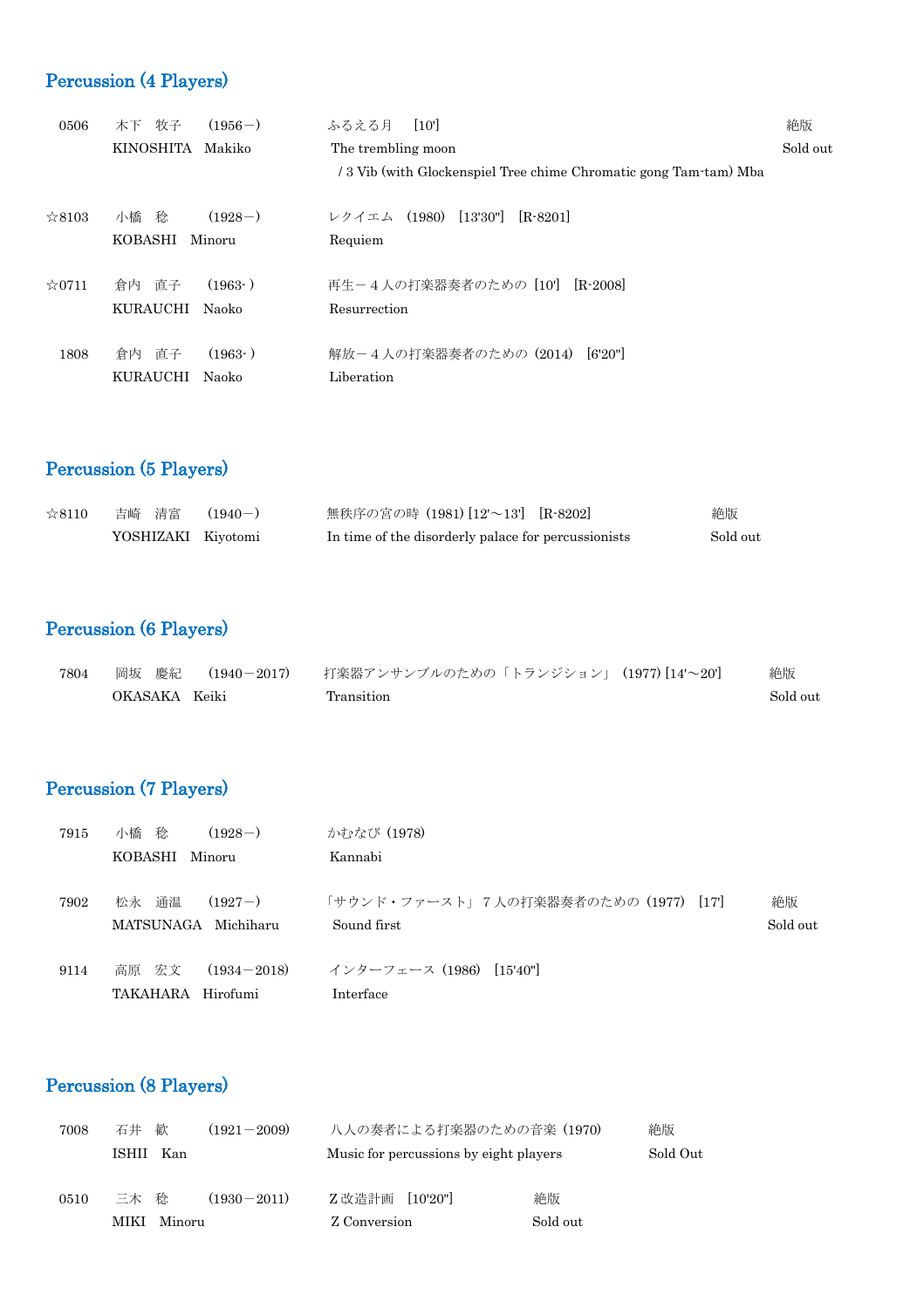# Percussion ( $5 \sim 10$  Players)

| $\approx 7301$ | 小森 昭宏  (1931-2016) | 打楽器奏者のためのプサルテリウム (1973) [11'45"] [R-8002]            |
|----------------|--------------------|------------------------------------------------------|
|                | KOMORI Akihiro     | Psalterium for percussionists $/5 \sim 10$ Perc-ists |

## Cymbal

| 7713 杉浦 正嘉        | $(1921 - 2011)$ | Hou un $(1977)$ [7] | 絶版       |
|-------------------|-----------------|---------------------|----------|
| SUGIURA Masayoshi |                 |                     | Sold out |
| 7914 杉浦 正嘉        | $(1921 - 2011)$ | 磬攴 (1978) [7]       |          |
| SUGIURA Masayoshi |                 | Kyo-hoku            |          |

### Mitra

| $\approx 7815$ | 池辺 晋一郎 (1943-)    | モノヴァランス VI ミトラのために (1975) [9'10"] [R-8302] | 絶版       |
|----------------|-------------------|--------------------------------------------|----------|
|                | IKEBE Shin-ichiro | Monovalance VI                             | Sold out |

# Timpani

| 7715 | 小橋<br>稔<br>$(1928-)$       | 絶版<br>$A$ Hun / 5 Timpani $(1975)$<br>Sold out |          |
|------|----------------------------|------------------------------------------------|----------|
|      | KOBASHI<br>Minoru          |                                                |          |
|      |                            |                                                |          |
| 0210 | 松岡 貴史<br>$(1950-)$         | ティンパニ奏者のための「ティンパニッシモ」[12]                      | 絶版       |
|      | <b>MATSUOKA</b><br>Takashi | Timpanissimo                                   | Sold out |
|      |                            |                                                |          |

## Vibraphone (with Antique cymbal)

| 0501 | 阿部 亮太郎 (1962-) | 終わりの風 [9]                                    |
|------|----------------|----------------------------------------------|
|      | ABE Ryotaro    | Le vent de la fin / Vib(with antique cymbal) |

## Vibraphone + Drum

| 1702 | 木下 大輔  (1966-)    | 影-ヴィブラフォンとドラムのための- [9]            |  |
|------|-------------------|-----------------------------------|--|
|      | KINOSHITA Daisuke | Skyggen: for vibration og trommer |  |

## Electronic Organ + 1 Percussionist

| $\approx 9603$ |             | 出田 敬三  (1955-) | フュージョン(融合) [11'30"] [R-2000]       |  |  |
|----------------|-------------|----------------|------------------------------------|--|--|
|                | IDETA Keizo |                | Fusion / Electorg Mba Vib Steel-dr |  |  |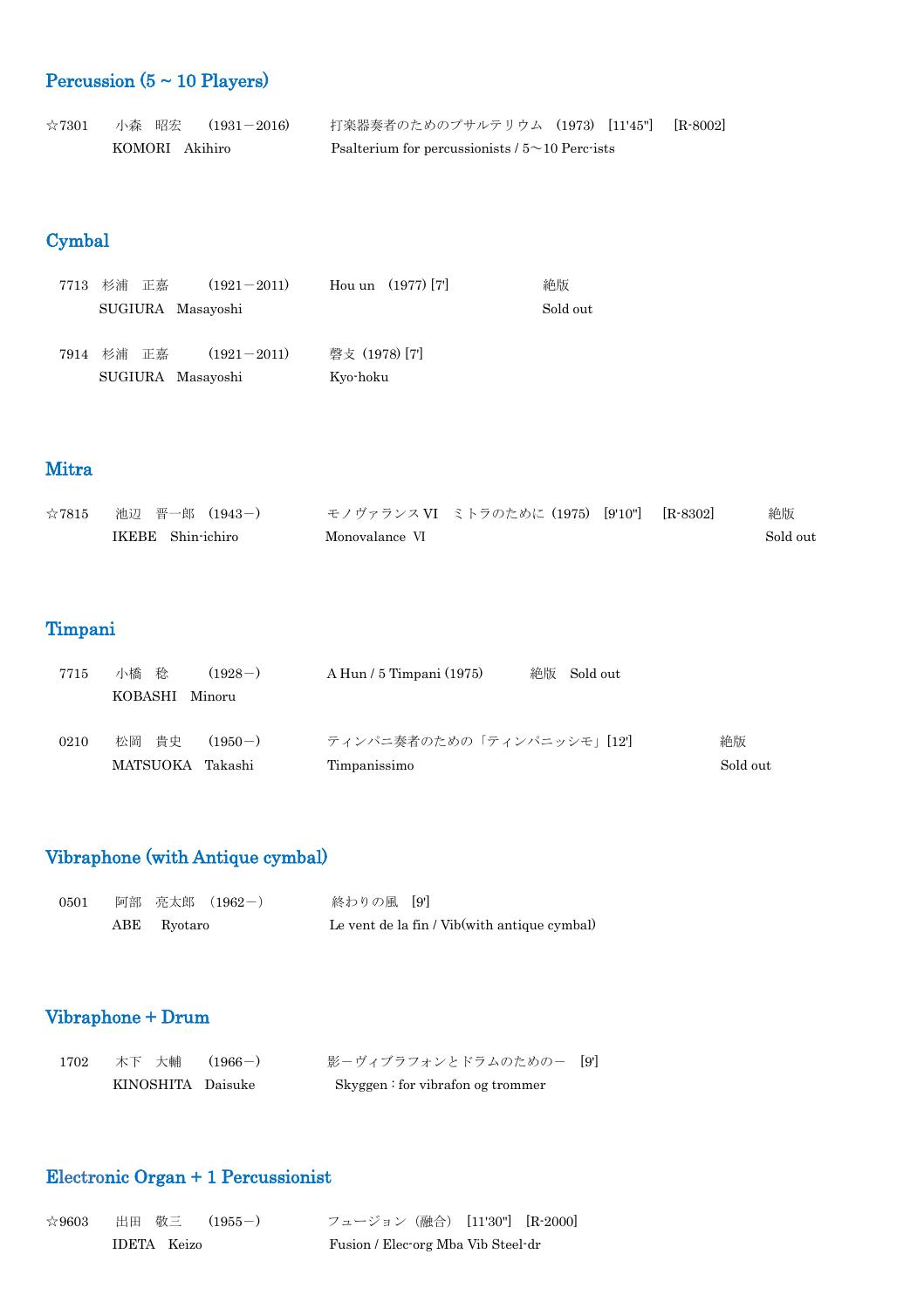## Violin + Percussion

| 9209 | 由弘<br>菅野<br>$(1953-)$                 | 「風鐸」-ヴァイオリンとパーカッションのための- (1992)<br> ca.9                      | 絶版             |
|------|---------------------------------------|---------------------------------------------------------------|----------------|
|      | KANNO<br>Yoshihiro                    | "Timeless Bells in the Wind"                                  | Sold out       |
| 8410 | 宮城 純一<br>$(1952-)$<br>MIYAGI Jun-ichi | ヴァイオリンと打楽器のための「シータ IV」 (1982)<br>$ 9' \sim 10' $<br>"Sita IV" | 絶版<br>Sold out |

## Violoncello + Percussion

| 8216 | あんじゅう 楠 知子 こうかんかん | $(1949-)$ | 「湖」ーチェロと打楽器の為のー (1989) [ca.14'] |
|------|-------------------|-----------|---------------------------------|
|      | KUSUNOKI Tomoko   |           | "The Lake"                      |

### Flute + Percussion

| ☆9414   中村 典子 (1965-) | 「ナビ」-フルートと打楽器のための- (1992) [ca.11'] [R-9501] | 絶版       |
|-----------------------|---------------------------------------------|----------|
| NAKAMURA Noriko       | "Navi"                                      | Sold out |

## Saxophone + Percussion

| 0204 | 金子 晋一  (1937-)   | グラウンド・ゼロ [ca.9']           |
|------|------------------|----------------------------|
|      | KANEKO Shin-ichi | Ground Zero / Alt-sax Perc |

## Horn + Percussion

| 7112 | 入野 義朗  (1921-1980) | グローブス第一番(ホルンと打楽器による) (1971) [12] |  |
|------|--------------------|----------------------------------|--|
|      | IRINO Yoshiro      | Globus I                         |  |

## Euphonium + Percussion

| 9210 | 金田 潮兒  (1948-) | 「魔鏡・II」 - ユーフォニウムと打楽器の為の-(1990) [19'] | 絶版       |
|------|----------------|---------------------------------------|----------|
|      | KANETA Choji   | $Makyo \cdot \Pi$                     | Sold out |

### Marimba + Percussion

| 8603 | 俊郎<br>中川<br>$(1958-)$    | 獄中書簡(マリンバ独奏と打楽器のために) (1986) [7]                   |
|------|--------------------------|---------------------------------------------------|
|      | NAKAGAWA Toshio          | Letters from the prison / Mba Spring-coil Sad-box |
| 7407 | 杉浦 正嘉<br>$(1921 - 2011)$ | アヴァローキタ III (1974)                                |
|      | SUGIURA Masayoshi        | Avalokita III                                     |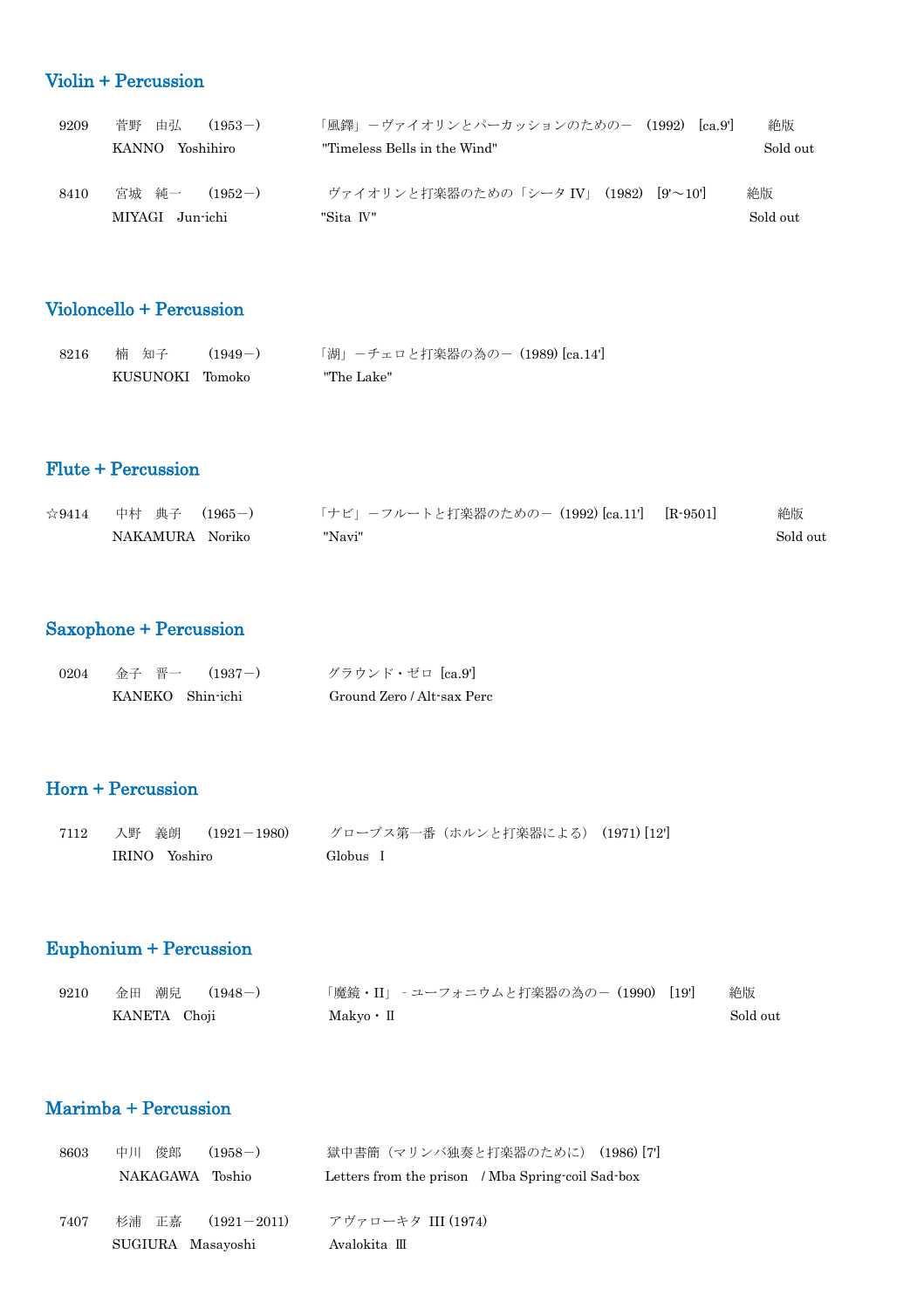## Soprano + Percussion

| 9420 | 田頭 優子<br>$(1957-)$ | 伊藤 整の詩による「蕗になる」ーソプラノと打楽器のためのー [15'10"]                        | 絶版       |
|------|--------------------|---------------------------------------------------------------|----------|
|      | TAGASHIRA Yuko     | Fuki ni naru                                                  | Sold out |
| 8108 | 増本 伎共子 (1937-)     | 中世風の三つの歌 [12'] / No.1,2=Sop Perc No.3=Sop Pf                  |          |
|      | MASSUMOTO Kikuko   | Three songs from medieval Japan / No.1,2=Sop Perc No.3=Sop Pf |          |

## Tenor + Percussion

| 0908 | - 森山 智宏  (1977-)  | 「毛」のモチイフによる或る展覧会のためのエスキス [13'30"]                                        |
|------|-------------------|--------------------------------------------------------------------------|
|      | MORIYAMA Tomohiro | Ke-no-motif-niyoru-aru-tenrankai0-no-tameno-esquisse (text by Naka Taro) |

### Flute + Piano + Percussion

| 0312 |                  | 仲俣 申喜男 (1932-2018) | 悲しみの鳥 (1996) [15] | 絶版      |
|------|------------------|--------------------|-------------------|---------|
|      | NAKAMATA Nobukio |                    | Oiseau triste     | Sold ou |

## Flute + Violin + Percussion

| 7403 | 稲垣 静一<br>$(1935 - 2003)$ | フルート、ヴァイオリンと打楽器のためのカタリシス (1974) | 絶版       |
|------|--------------------------|---------------------------------|----------|
|      | INAGAKI Seiichi          | Catalysis                       | Sold out |

### Clarinet + Piano + 1 Percussionist

| $\approx 8604$ | 新倉 健        | $(1951 - )$ | ゴング エカサマ ブダヤ (1979) [9] [R-8702] |
|----------------|-------------|-------------|----------------------------------|
|                | NIIKURA Ken |             | Gong ekasama budaya              |

## Trumpet + Piano + Percussion

| 9509 |             | 本間 雅夫  (1930-2008) | ジャンクション II -3奏者のための− (1988) [11']  |
|------|-------------|--------------------|------------------------------------|
|      | HONMA Masao |                    | Junction $\mathbb I$ for 3 players |

### Marimba + Doublebass + Bassdrum

| 7016 | 菊地 雅春  (1938-)   | マリンバとコントラバス、バスドラムのための音楽「地うた」(1969) [13'40"]         | 絶版       |
|------|------------------|-----------------------------------------------------|----------|
|      | KIKUCHI Masaharu | Music for marimba, contrabass and bassdrum "Ji-uta" | Sold out |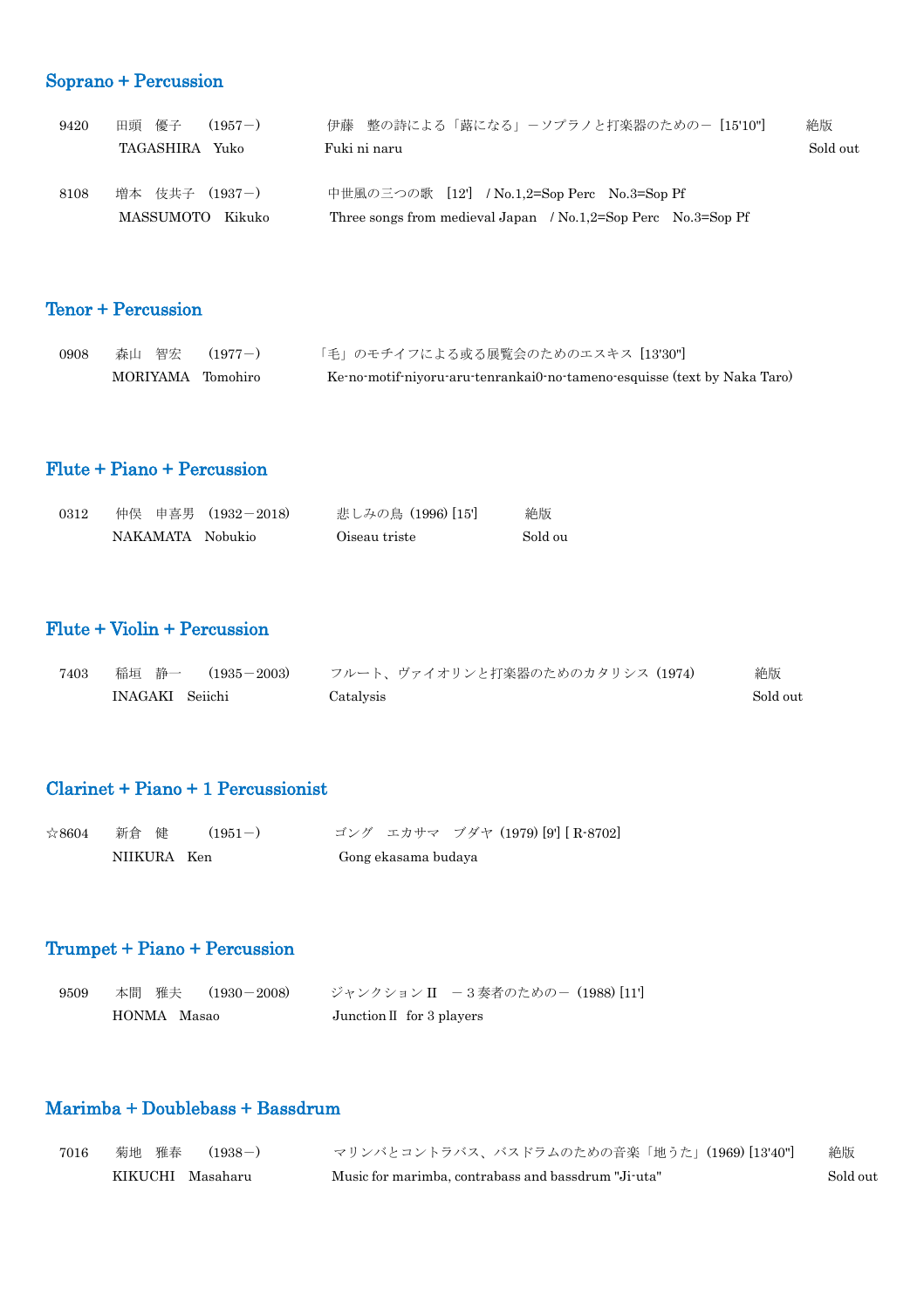## Marimba + Vibraphone + Piano

| 9013 | 山内 雅弘             | $(1960 - )$ | 風の迷宮 (1989) [ca.10']  | 絶版       |
|------|-------------------|-------------|-----------------------|----------|
|      | YAMAUCHI Masahiro |             | Labyrinth of the wind | Sold out |

### Marimba + Percussion + Piano

| 1301 |                 | 今井 重幸 (1929-2014) | マリンバ・打楽器とピアノの為の「狂想的変容第二番」[6'30"] |  |
|------|-----------------|-------------------|----------------------------------|--|
|      | IMAI Shigueyuki |                   | "Metamorfosi Rapsodiana" No.2    |  |

### Marimba + 2 Percussionists

| 9423 | 田辺 恒弥 (1935-)  | ソロマリンバと二人の打楽器奏者のための「小協奏曲」[ca.18]                 | 絶版       |
|------|----------------|--------------------------------------------------|----------|
|      | TANABE Tsuneya | Concerto for solo marimba and two percussionists | Sold out |

## Female-voice + Piano + Percussion

| 8102 | 佐藤 聰明<br>$(1947-)$ | 宇宙は光に満ちている(1980)[14]                           | 絶版       |
|------|--------------------|------------------------------------------------|----------|
|      | SATOH Somei        | The heavenly spheres are Illuminated by lights | Sold out |

### Shakuhachi + Piano + Percussion

| 8005 | 尾崎 敏之  (1946-)  | - 尺八・ピアノ・打楽器の為の"Dialog" (1980) [11'] |  |
|------|-----------------|--------------------------------------|--|
|      | OZAKI Toshiyuki | Dialog                               |  |

### Sho + Shakuhachi + Percussion

| $\approx 9419$ | (篤紀<br>角       | $(1948-)$ |            |  | 東府抄 笙、尺八、打楽器のための [12'50"] [R-9801] |  | 絶版       |
|----------------|----------------|-----------|------------|--|------------------------------------|--|----------|
|                | SUMI<br>Atsuki |           | Toh-fu-sho |  |                                    |  | Sold out |

## Piano +Flute (Alt-fl) + Violoncello + Percussion

| 9307 | 金光 威和雄 (1933-) | 「竝」-4 人の奏者による協奏的独奏- [17]              |
|------|----------------|---------------------------------------|
|      | KONKOH Iwao    | Hei · Soli concertato for 4 players · |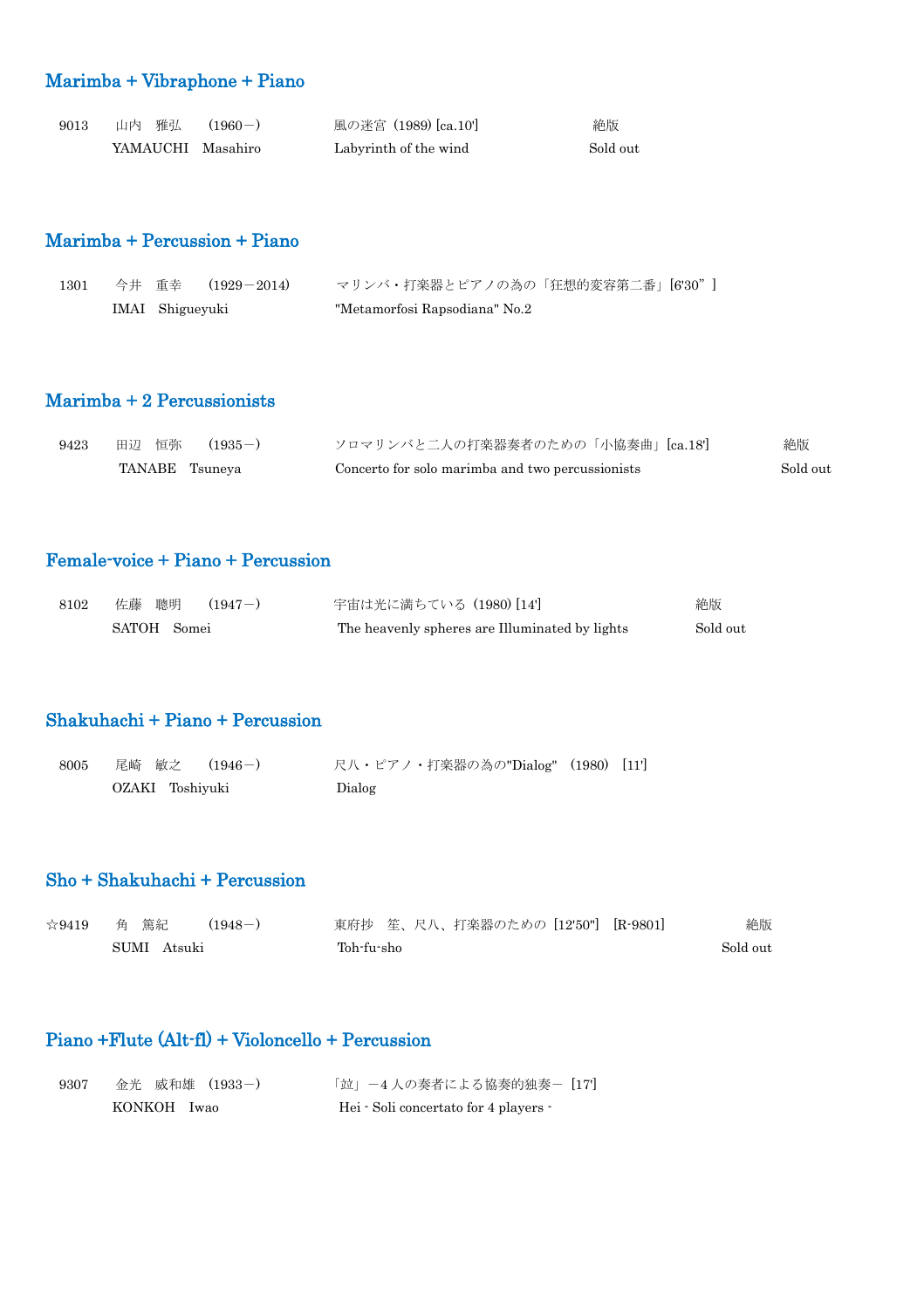## Doublebass + Piano + Harp + Percussion

| $\approx 8003$ | 菅野 由弘 (1953-)   | 「ストラトスフェール」                                     |
|----------------|-----------------|-------------------------------------------------|
|                | KANNO Yoshihiro | ーコントラバス、ピアノ、ハープ、打楽器の為のー (1978)[20'11"] [R-8201] |
|                |                 | Stratosphere                                    |

#### Flute + Clarinet + Violoncello + Percussion

| 8303 | 村雲 あや子 (1949-) | 「リフレクション」-フルート、クラリネット、チェロ、打楽器のための-(1982)[15'30"] |
|------|----------------|--------------------------------------------------|
|      | MURAKUMO Ayako | Reflection                                       |

### Flute + Marimba + 2 Percussionists

| 7506 | 花村 光浩  (1936-)     | フルート、マリンバと2人の打楽器奏者による「群」(1973) |
|------|--------------------|--------------------------------|
|      | HANAMURA Mitsuhiro | (†un                           |

## Clarinet + Violin +Percussion + Piano with a pair of wooden boards

| 0108 |  | 松永 通温  (1927-)      | 時の静寂の中で [13'50"]       |
|------|--|---------------------|------------------------|
|      |  | MATSUNAGA Michiharu | In the silence of time |

### Trumpet + 2 Marimbas + Mitra

| 8209 | 中村 滋延  (1950-)     | トランペットとマリンバ群のための室内協奏曲第4番"Rei" (1982) [9'~10'] | 絶版       |
|------|--------------------|-----------------------------------------------|----------|
|      | NAKAMURA Shigenobu | Chamberconcerto no.4 "Rei"                    | Sold out |

### Femaile - voice + Piano + 2 Percussionists

| 8212 | 下山 一二三 (1930-)   | 女声と打楽器とピアノのための「息」(1971)[9'30"~10'] | 絶版       |
|------|------------------|------------------------------------|----------|
|      | SHIMOYAMA Hifumi | Breath                             | Sold out |

### Baritone + Clarinet + Violoncello + Percussion

| 7812 | 高原 宏文             | $(1934 - 2018)$ | 夜 歌い手と3人の奏者のための(1976)              |  |
|------|-------------------|-----------------|------------------------------------|--|
|      | TAKAHARA Hirofumi |                 | Night for singer and three players |  |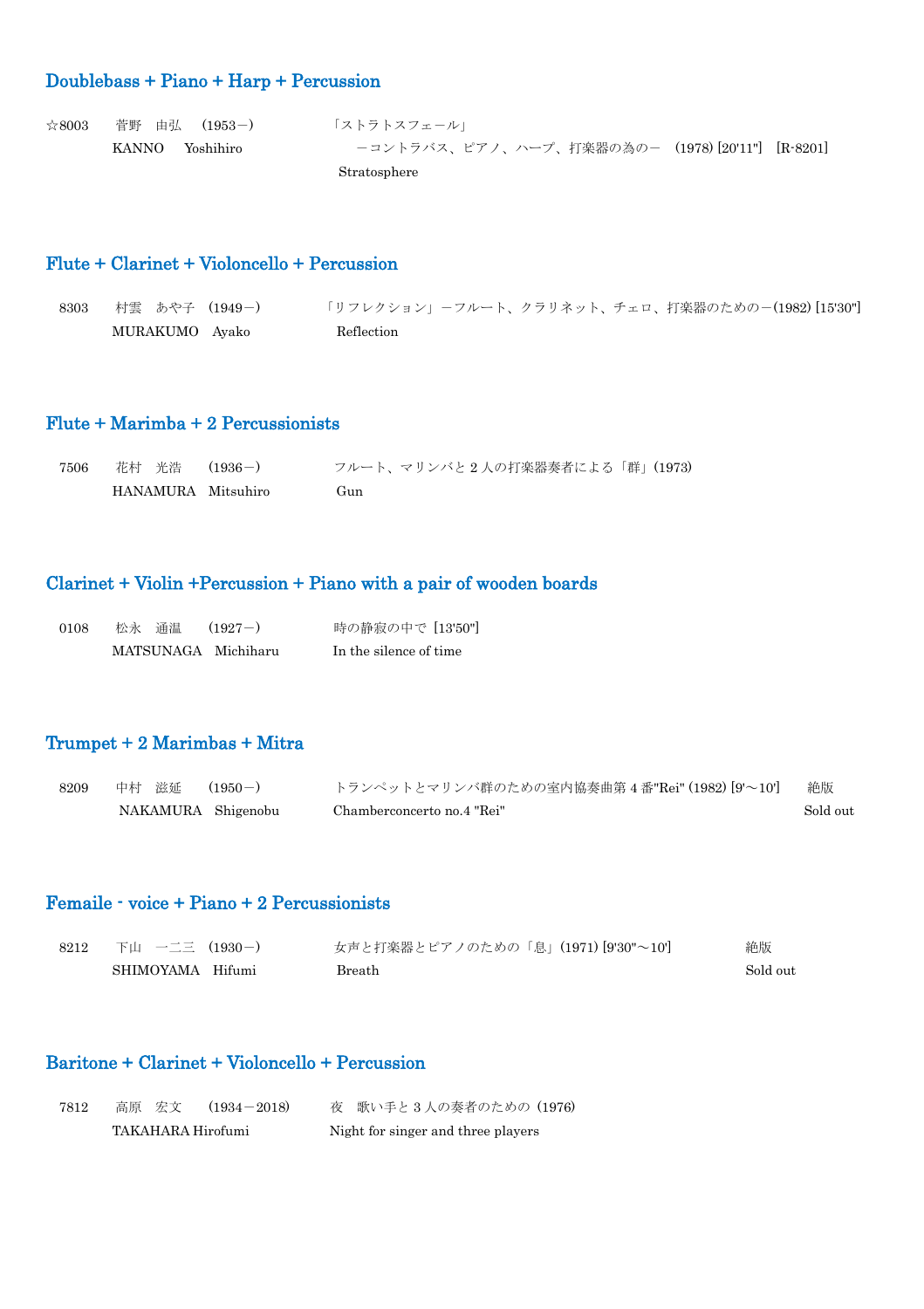## Clarinet + Violin + Violincello + Vibraphone + Piano

| 0315 | 清水 健太郎 (1973-)  | 「輪華」クラリネット、ヴァイオリン、チェロ、ヴィブラフォン、ピアノのための [10'] |
|------|-----------------|---------------------------------------------|
|      | SHIMIZU Kentaro | Ringe                                       |

### Clarinet + Horn + Piano + 2 Percussionists

|  | ☆8012 安彦 善博 (1951-) | 層応 (1979) [15'] [R-8101] |  |
|--|---------------------|--------------------------|--|
|  | ABIKO Yoshihiro     | Soh-oh                   |  |

#### Marimba + Flute + Clarinet + Percussion + Doublebass

| 7705 | 湯浅 譲二  (1929-) | マリンバ・フルート・クラリネット・打楽器・コントラバスのための領域 | 絶版       |
|------|----------------|-----------------------------------|----------|
|      | YUASA Joji     | Territory                         | Sold out |

#### Timpani + Flute + Clarinet + Marimba + Doublebass

| 8413 | 菊地 雅春<br>$(1938-)$ | ティンパニと四楽器のための「片耳の大鹿」(1978)[7] | 絶版       |
|------|--------------------|-------------------------------|----------|
|      | KIKUCHI Masaharu   | A big deer with an ear        | Sold out |

### Flute + Clarinet + Doublebass + Marimba + Percussion

| $\approx 8709$ | 国枝の春恵<br>$(1958-)$                      | 「エレヴァシオン II」 一五人の奏者のためのー (1985) [10'] [R-8801]                     |                | 絶版       |                |
|----------------|-----------------------------------------|--------------------------------------------------------------------|----------------|----------|----------------|
|                | KUNIEDA Harue                           | Elevation II                                                       |                | Sold out |                |
| $\approx 8708$ | 鈴木 輝昭<br>$(1958-)$<br>SUZUKI Teruaki    | 「ソン・ストラクチュール」-五人の奏者のための- (1985) [11'30"] [R-8801]<br>Son structure |                |          | 絶版<br>Sold out |
| 9102           | 鈴木 輝昭<br>$(1958-)$<br>SUZUKI<br>Teruaki | 「スコリオン」ー五人の奏者のためのー [11]<br>Skolion                                 | 絶版<br>Sold out |          |                |

### 2 Kotos + 2 Shakuhachis + 1 Percussionist

| $\approx$ 9707 | 南へ聡            | $(1955 - )$ | 色彩計画 IX op.17-9 (1993)[13'] [R-9901] | 絶版       |
|----------------|----------------|-------------|--------------------------------------|----------|
|                | MINAMI Satoshi |             | Coloration project $\rm K$ op.17-9   | Sold out |

### Flute + Clarinet + Horn + Trombone + Violoncello + Percussion

| 9215 | 宮城 純一 (1952-)   | 6人の奏者のための「パラマーヌ」(1990)[ca.7'] |
|------|-----------------|-------------------------------|
|      | MIYAGI Jun-ichi | Paramanu for six players      |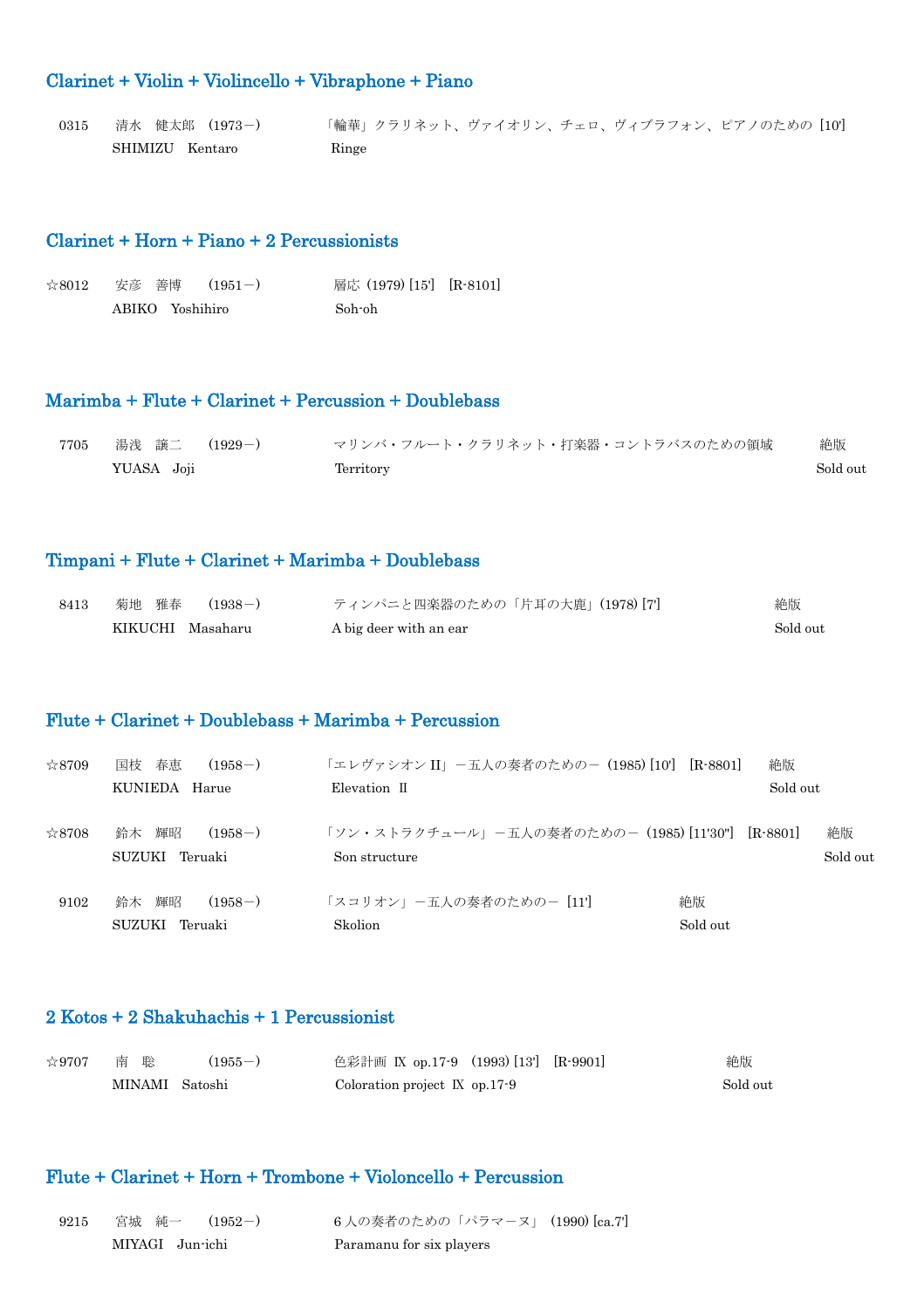### 3 Marimbas + 2 Percussionists + Piano

8611 小平 光一 (1960-) プレスト・リトミコ II (1986) [7'30"] ODAIRA Koichi Presto ritomico Ⅱ

### Marimba + 6 Percussionists

| 8517 | 小森 昭宏 |                | $(1931 - 2016)$ | ダビデの琴 [ca.11'] |
|------|-------|----------------|-----------------|----------------|
|      |       | KOMORI Akihiro |                 | Lyra Davidis   |

### Baritone + 5 Percussionists

| 7810 | 小橋 稔           | $(1928 - )$ | バリトンと5人のパーカッションのための「鬼女」(1975) |
|------|----------------|-------------|-------------------------------|
|      | KOBASHI Minoru |             | "Kijo" A demon woman          |

#### Shakuhachi + Shamisen + Biwa + 2 Kotos + Japanese Percussion

| 7703 | 三木 稔        | (1930-2011) | 「わ」六人の邦楽器奏者のための(1976) | 絶版       |
|------|-------------|-------------|-----------------------|----------|
|      | MIKI Minoru |             | Wa                    | Sold out |

### Violin + Flute + Clarinet + Harp + Piano + 2 Percussions

| 8914 |             | 阿部 亮太郎 (1962-) | 母の子守歌と父によるその四つの注解 (1988)[9'30"]                  |
|------|-------------|----------------|--------------------------------------------------|
|      | ABE Ryotaro |                | A mother's lullaby and father's four annotations |

## Soprano (or Mezzo-soprano) + Saxophone Quartet + Percussion + Harp

| 7511 | 早川 正昭            | $(1934-)$ | 四つの小さな詩 (1975) [9'23"] |
|------|------------------|-----------|------------------------|
|      | HAYAKAWA Masaaki |           | Four little poems      |

### 2 Violins + Flute + Clarinet + 2 Percussionists + Oboe + Doublebass

| $\approx 8115$ | 松本 日之春 (1945-)     | – 航海 – 2 つのアンサンブルの為の(1980)[11'] [R-8201]  |  |
|----------------|--------------------|-------------------------------------------|--|
|                | MATSUMOTO Hinoharu | "Voyage" pour 2 groupes ensembles divises |  |